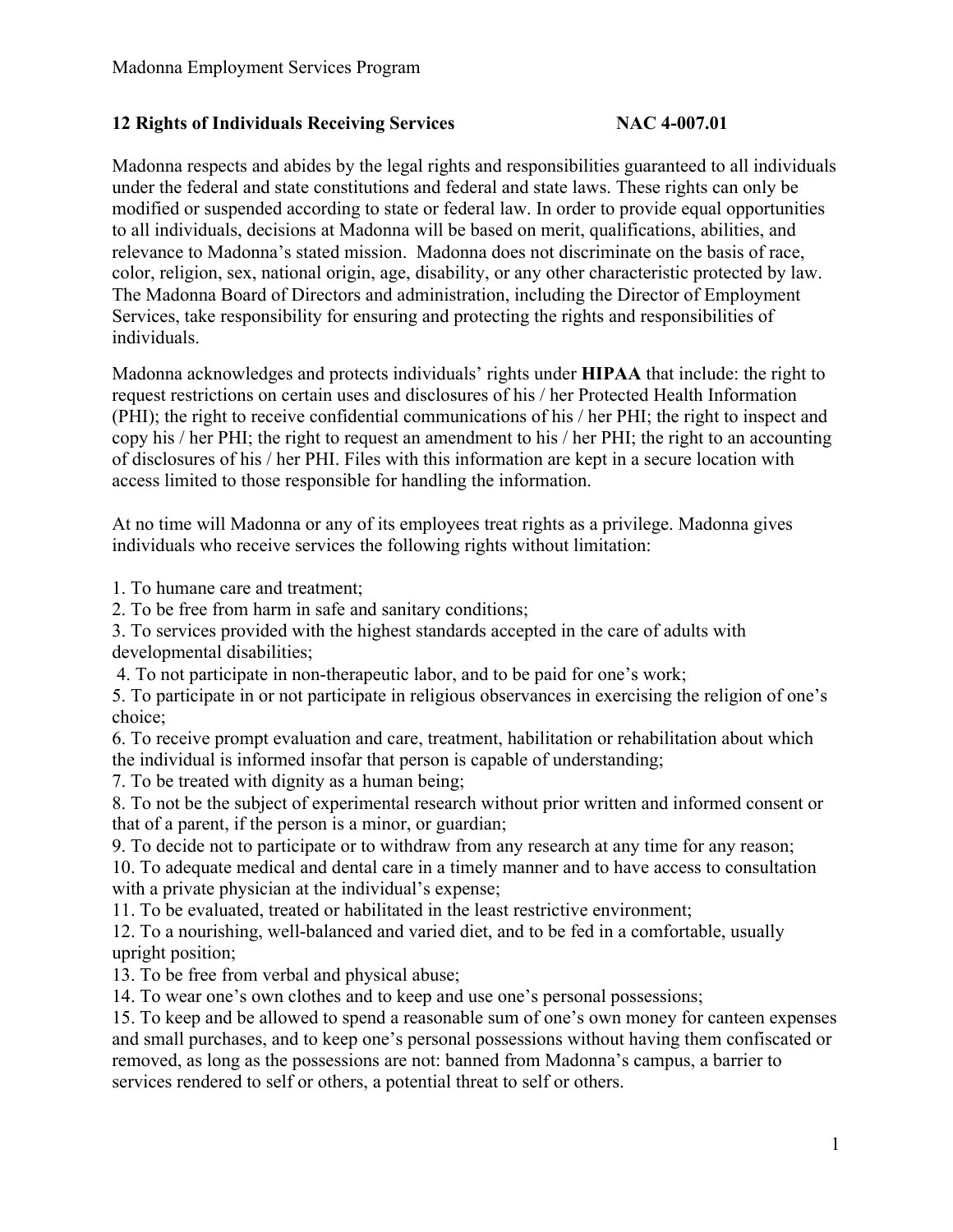16. To have visitors and to communicate by sealed mail or otherwise with persons, including agencies inside or outside the facility;

17. To receive visitors of one's own choosing at reasonable times;

18. To have reasonable access to a telephone to make and receive confidential calls;

19. To have access to one's own mental and medical records;

20. To have opportunities for physical exercise and outdoor recreation;

21. To have reasonable, prompt access to current newspapers, magazines and radio and television programming;

22. To life and liberty;

23. To receive services without regard to race, color, religion, disability, sex, marital status, national origin or age;

24. To receive due process in the handling of complaints or the modification or denial of rights (see above, Section 08);

25. To an individual support plan (ISP) to learn appropriate behaviors and skills, along with adequate staff to carry it out;

26. To freedom of speech (excludes speech that is abusive, bullying/threatening, or intended to incite others to action that is illegal or potentially puts oneself or others in harms way);

27. To receive reasonable accommodation as required by the Americans with Disabilities Act, including Title II;

28. To refuse treatment and participate in all decision-making processes;

29. To legal representation; including the right to seek legal representation advocating on behalf of the individual served or to issue a complaint or grievance with Madonna or outside agencies. 30. To privacy;

31. To receive treatment, including age appropriate services and assistance which present opportunities to increase independence, interdependence, productivity and integration into the community;

32. The right to receive instruction to learn appropriate behaviors, skills and supports to ultimately live, work and recreate with people who do not have disabilities.

At no time will Madonna or any of its employees retaliate against individuals served, nor withhold services and supports, due to the individual, family members, or legal representatives advocating on behalf of the individual served. This includes initiating a complaint with outside agencies.

Any proposed limitation of rights must be reviewed by the Madonna Human Rights Committee in conjunction with the ISP team. A person receiving services and/or the person's parents, guardian or authorized representative shall be informed of the person's rights in language that is easily understood. At the time of enrollment and annually Madonna will ensure the person and/or the person's parents, guardian or legal representative receive a written description of the person's rights and how to exercise them. Rights will be read and explained in the best format for the person understands based on the person's needs. If a person receiving services has complaints of abuse, neglect or violation or limitation of rights, the person, the person's parents, guardian or authorized legal representative may contact their service coordinator.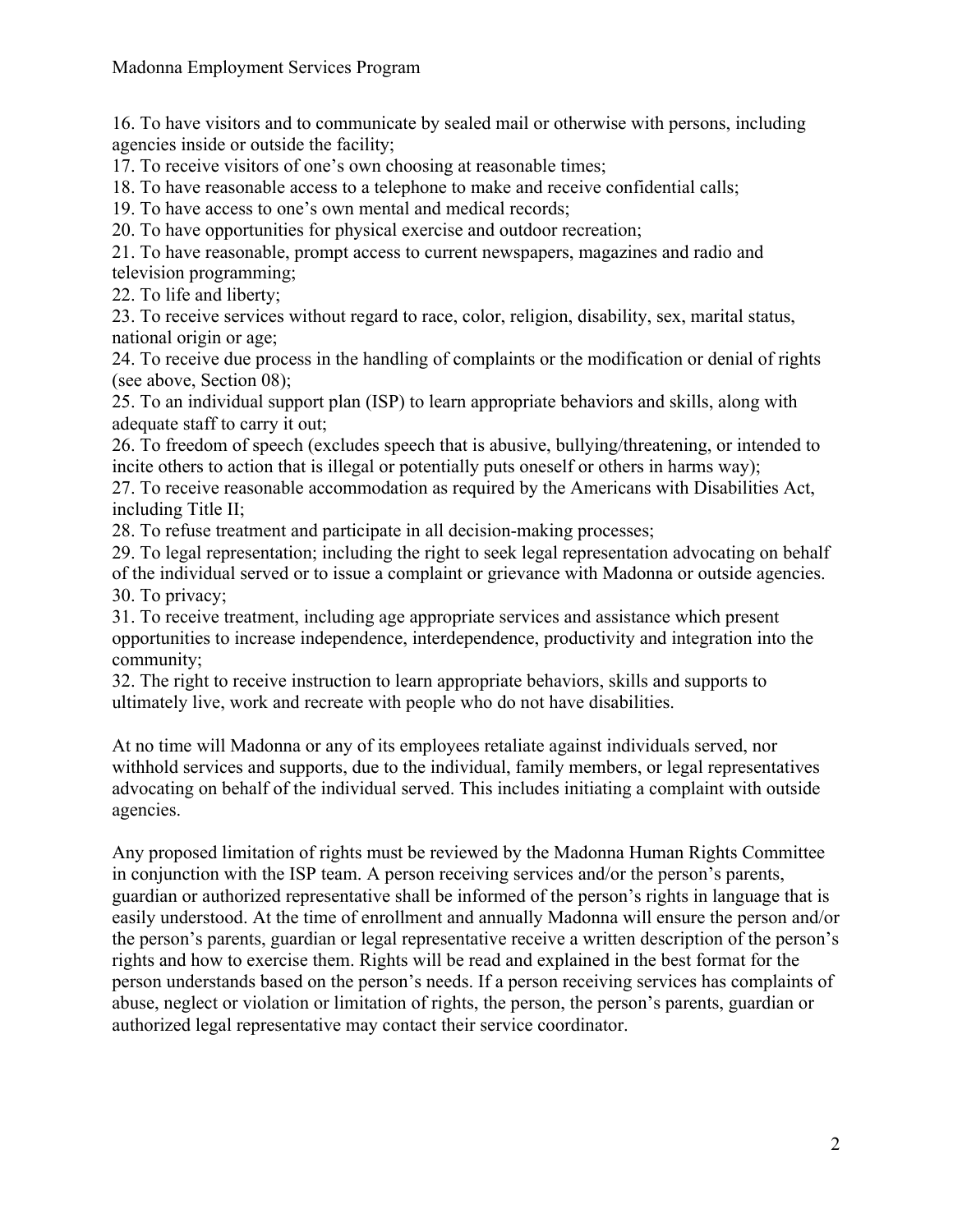## **Procedural Requirements Regarding Rights:**

Madonna ensures that Rights and responsibilities are specified and this specification does not conflict with Title 404. Each individual served, parent, or legal representative is informed of the individual's rights and responsibilities, as well as types of support given, at the start of services and if changes occur.

The individual and his or her family or guardian(s) are entitled to request an impartial hearing and an appeal of any decisions or actions taken by Madonna regarding the individual's identification, evaluation, program, or placement. The individual and his or her family/guardian(s) may take part in these proceedings and have an attorney represent them. The following details the procedures:

- i. If the individual and his or her family/guardian(s) disagree with the identification, evaluation, placement, or with the provisions of one's ISP, they may make a request for a hearing to Madonna's President, indicating the specific reason(s) for the request. Upon receipt of the request, the President shall appoint the hearing officer.
- ii. Madonna may initiate a hearing regarding the identification, evaluation, or placement of the individual or the provision of services for the individual. Madonna shall notify the involved parties of the specific reason(s) for the request.
- iii. Madonna shall conduct hearings within twenty (20) business days after it receives the request, unless the hearing officer grants an extension, and at a time and place reasonably convenient to all involved.

The individual and his or her family/guardian(s) are entitled to request a review (appeal) of the hearing, should you not prevail.

The following details the procedure:

- i. The individual or any party to the hearing may petition to review (appeal) the decision of the hearing officer. The request must specify the objections and be filed with the Madonna President and the opposing party within twenty (20) business days of the date the hearing officer's decision is received. Madonna must appoint an independent appeals officer to conduct an impartial review of the record as a whole. The officer may, at his/her election, conduct the review with or without oral argument. Such review shall be conducted within twenty (20) business days of the receipt of the petition to review, unless either party requests an extension of time.
- ii. The appeals officer shall ensure that a transcript of the review is prepared and made available to any party upon request.
- iii. Any party disagreeing with the decision of the appeals officer may appeal to a civil court with jurisdiction.